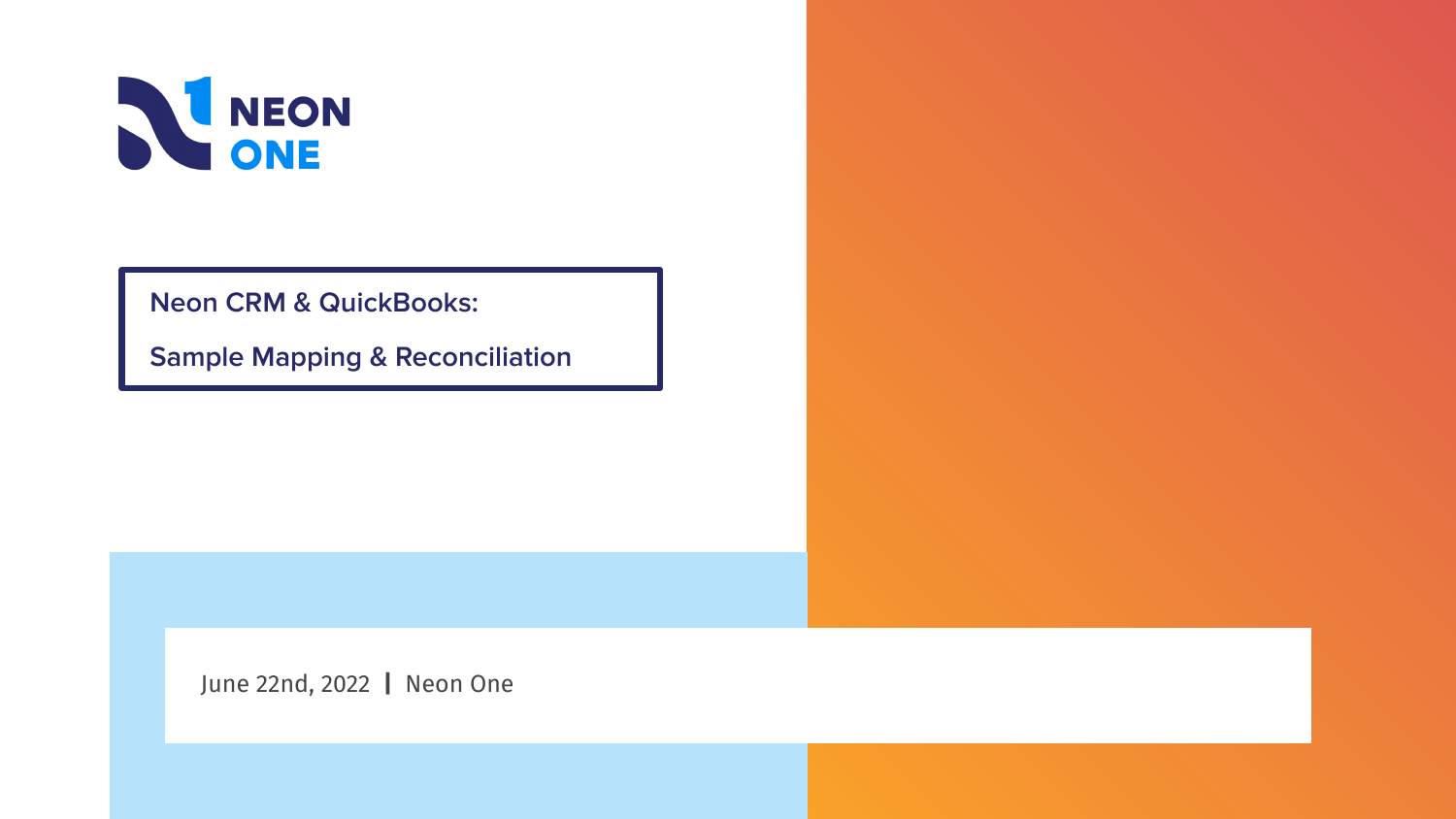# Agenda

- 1. Introduction & Housekeeping
- 2. Mapping Neon CRM to Quickbooks
- 3. Understanding your transactions and payouts in Neon Pay
- 4. Reconciliation: Pulling it all together
- 5. Q&A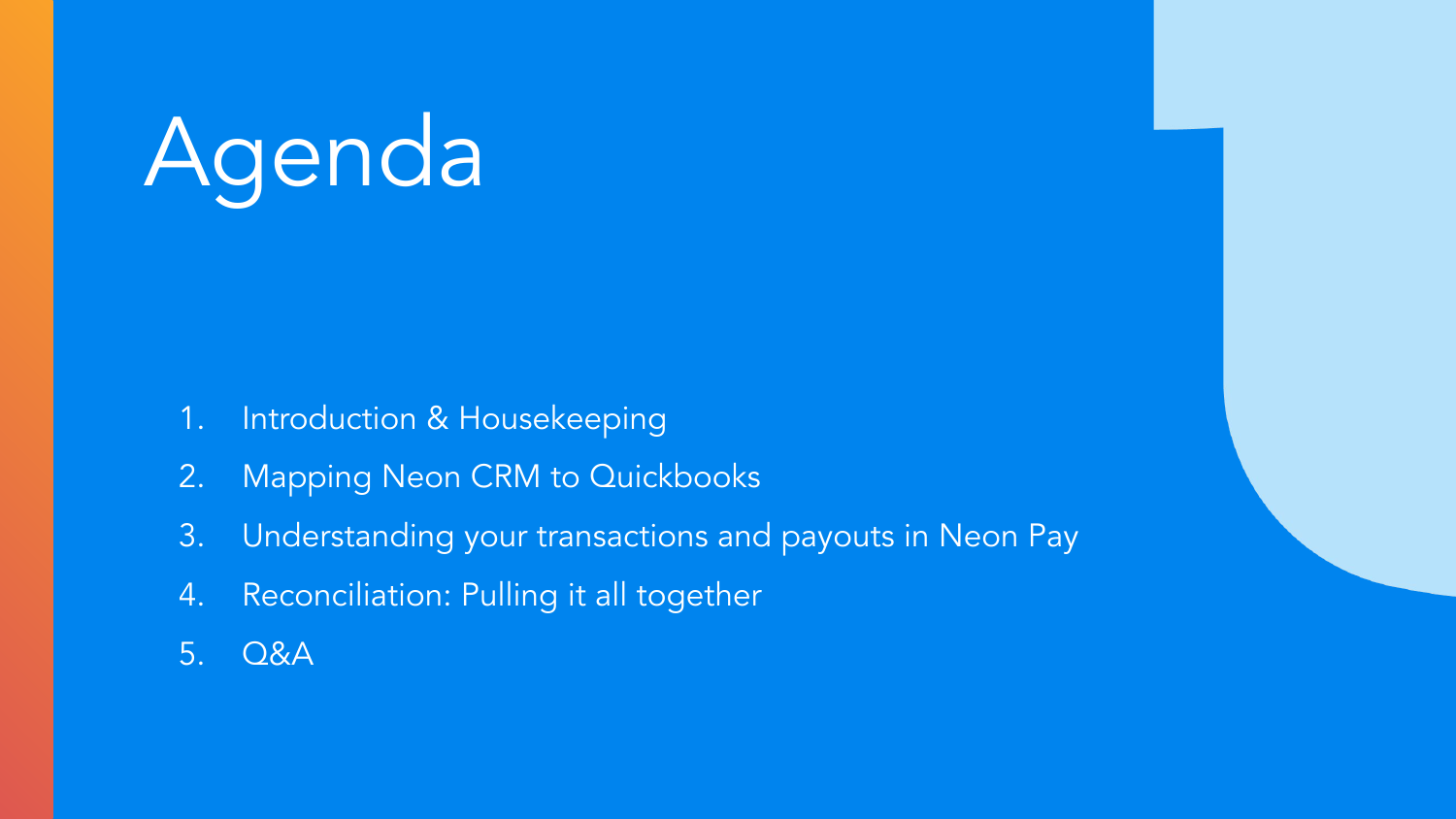## Hello!



Laura Block Product Owner, Neon CRM



Jake Ayres Product Manager, Neon Pay

Sam Nyland Product Marketing Manager

3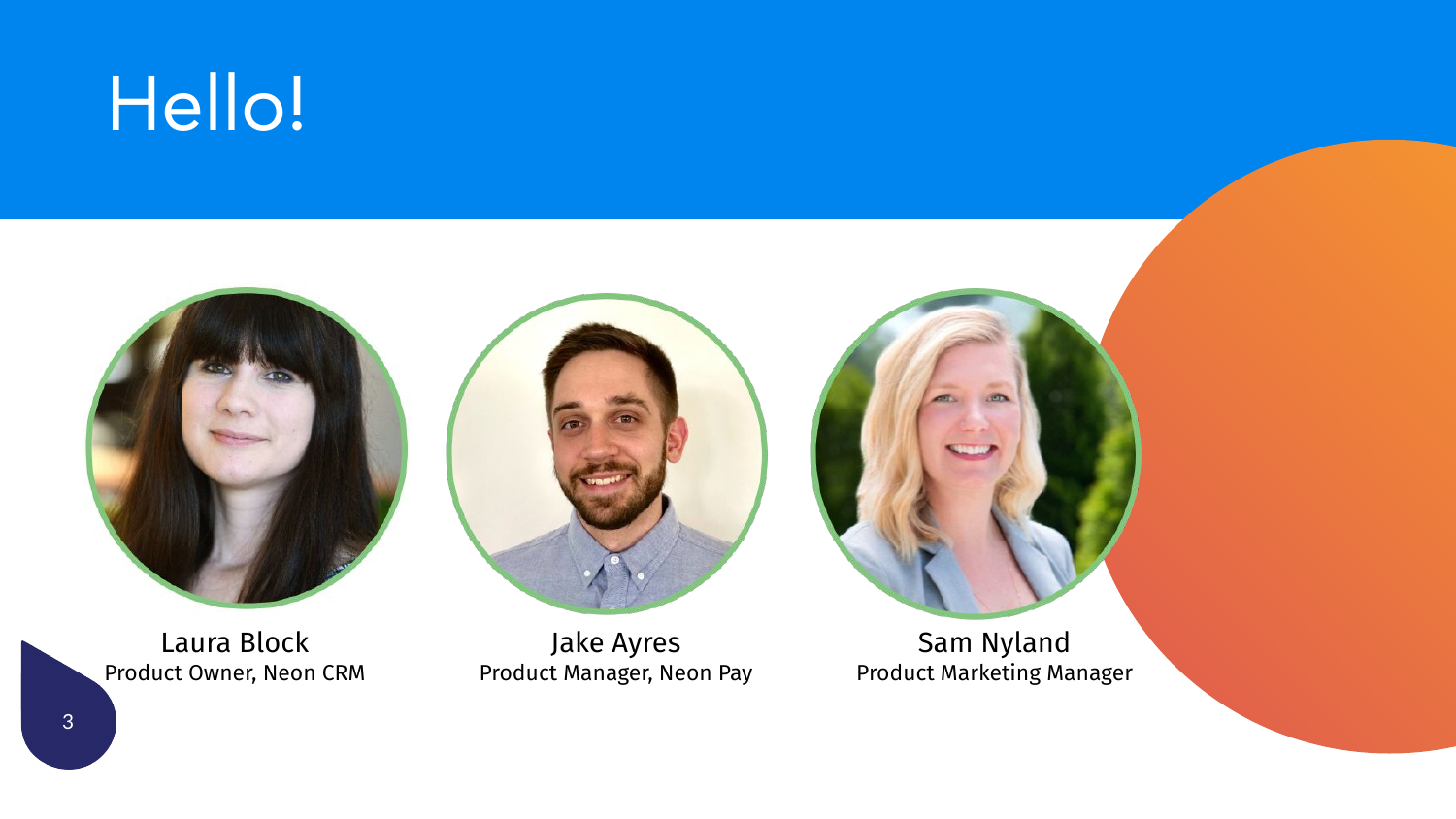## Housekeeping



**This is being recorded.** Our webinars are all recorded for future reference and placed into our [Resources: Events & Webinars](https://neonone.com/resources/nonprofit-events/) [section of the Neon One website](https://neonone.com/resources/nonprofit-events/) with slides and transcript. It'll be there tomorrow at the latest!



**We'll focus on practical usage.** Laura will cover a variety of sample mapping scenarios and Jake will discuss reconciliation with third-party processors and Neon Pay.



**We will be taking questions.** We want this to be an actionable resource for your organization, so please use the Q&A!



**We have tons of resources for you.** In the deck (which you will receive a copy of!), and follow-up resources for you about sample mapping scenarios, QB info, and Neon Pay.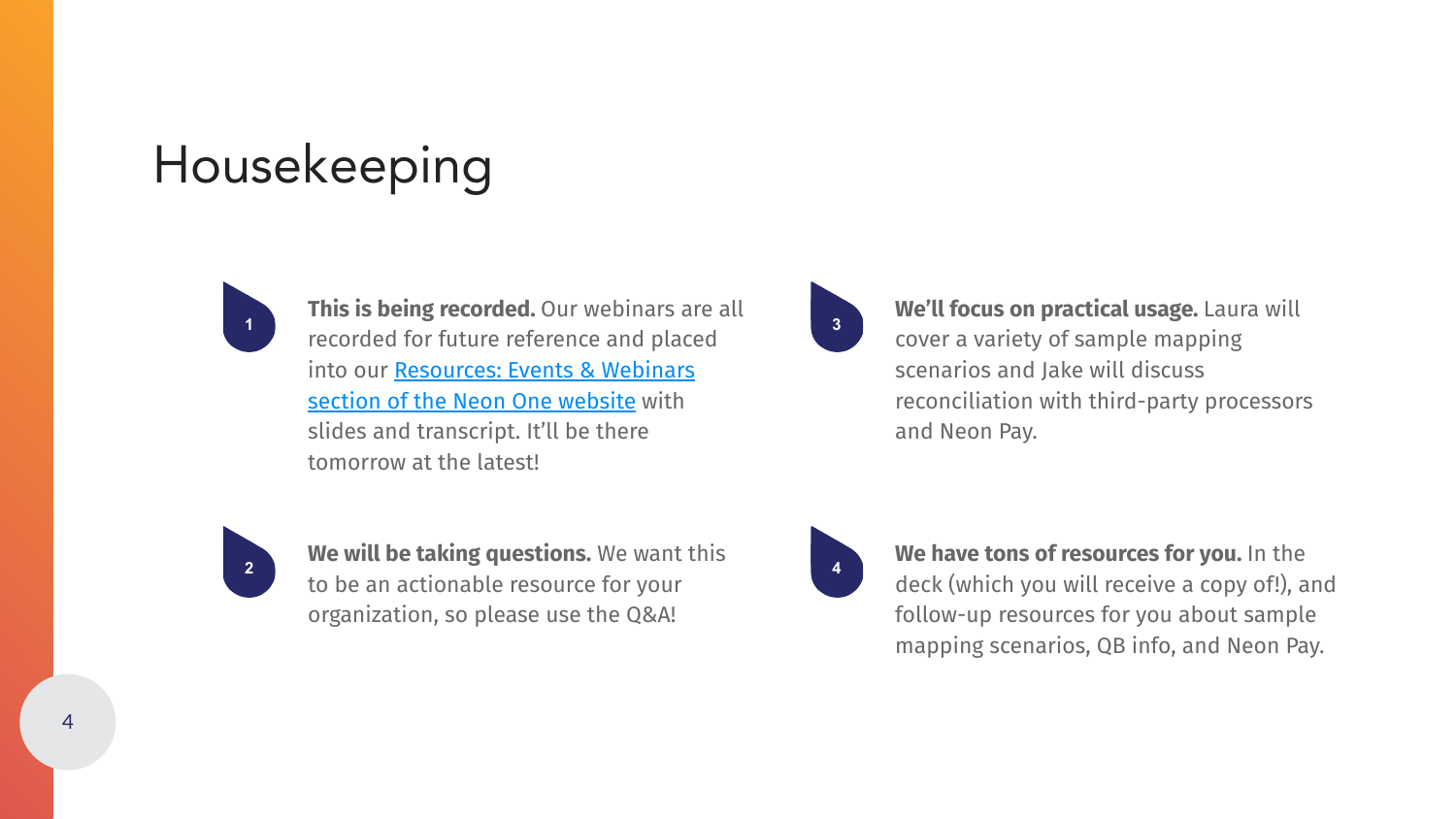

### **Poll Time!**

QuickBooks Online or Desktop

**QuickBooks** & Neon CRM Sync

**Are you currently using QuickBooks Online/Desktop or looking to?** 

**Are you currently using the Neon CRM sync with QuickBooks or looking to?**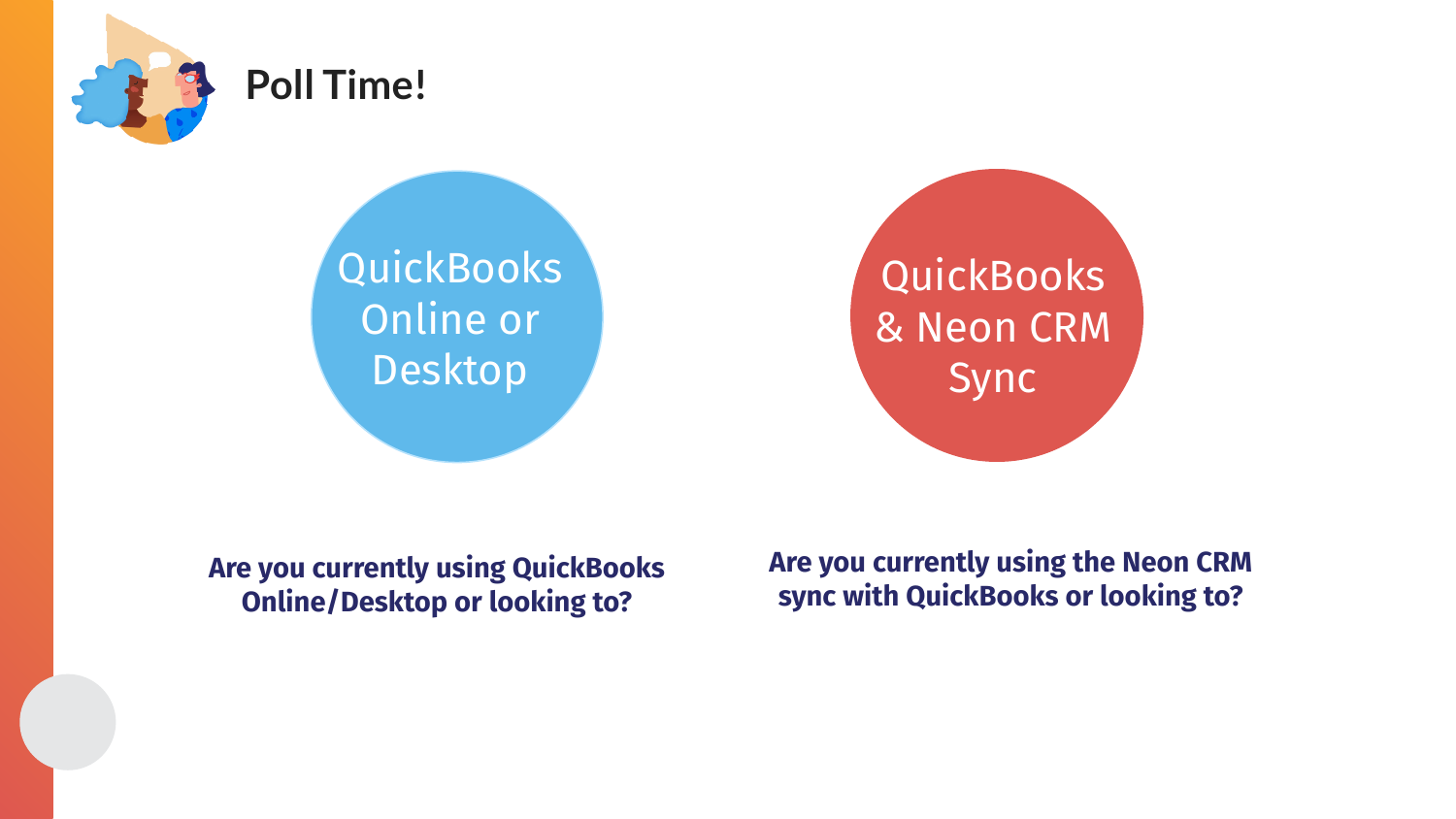## **CHALLENGE**  $\cdot$  **32° SOLUTION**



### **Managing payment data across Neon CRM, Neon Pay, and Quickbooks**

**Enter payment data into Neon CRM first, then use the Quickbooks integration to generate records in your accounting system.**

Reasoning:

- Neon CRM is already automatically collecting data about online payments. By starting to enter other payments (checks, etc) into Neon CRM first and using the integration, the data flow stays the same across all transaction types
- Constituent acknowledgements/receipts are faster (no delay while data moves from accounting to CRM)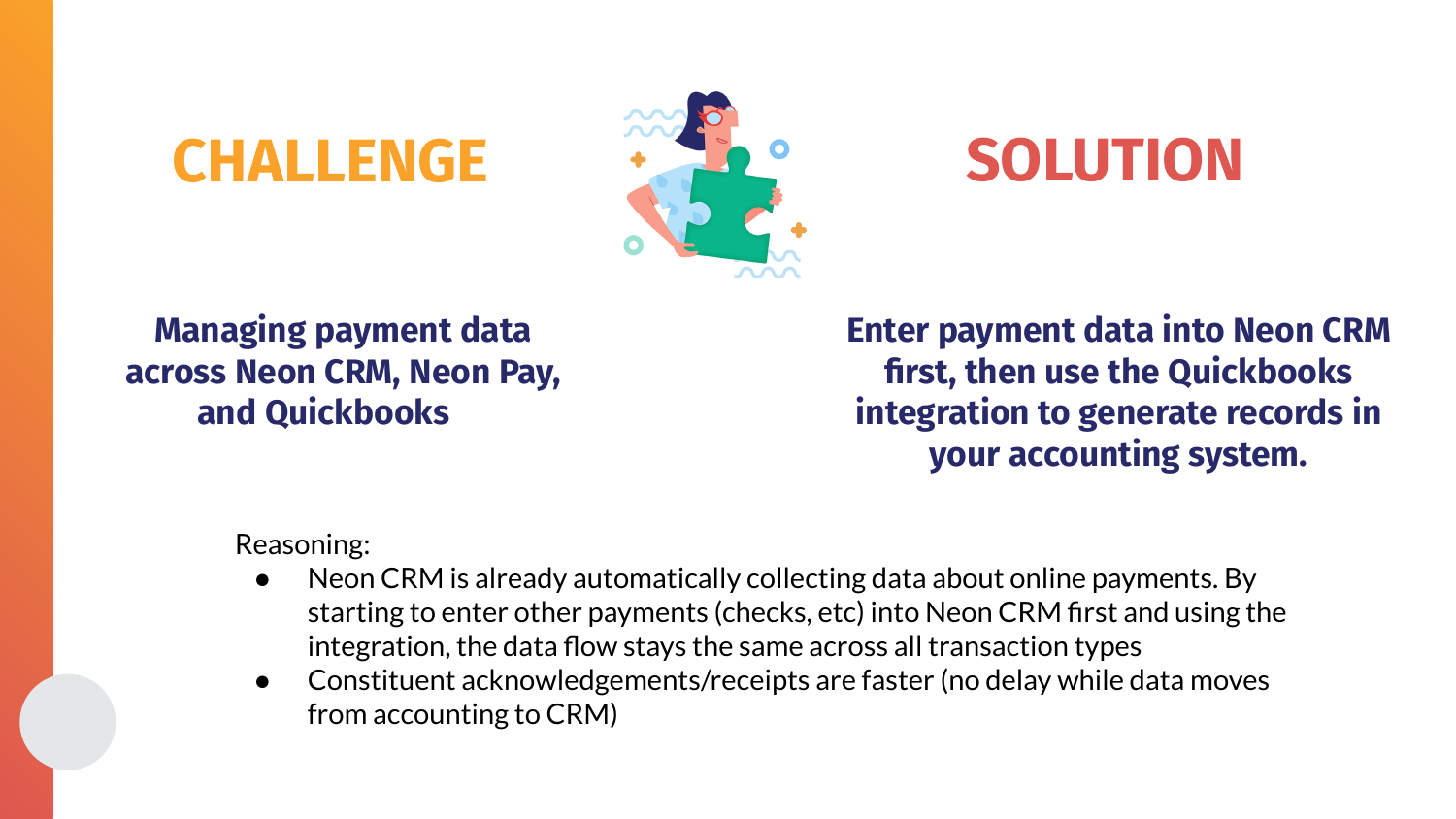## **CHALLENGE**  $\cdot$  $\cdot$  $\cdot$  $\cdot$  $\cdot$  **SOLUTION**



### **How do I reduce the amount of time I spend on this?**

**Automation with the Quickbooks Integration.**

Reasoning:

- After the initial time investment to set up the integration, you will be able to save time normally spent typing in transactions to two systems.
- You can enter transactions to CRM one time (or zero times, for Neon CRM online form payments which are entered automatically) and sync to Quickbooks, saving data entry time on the Quickbooks side.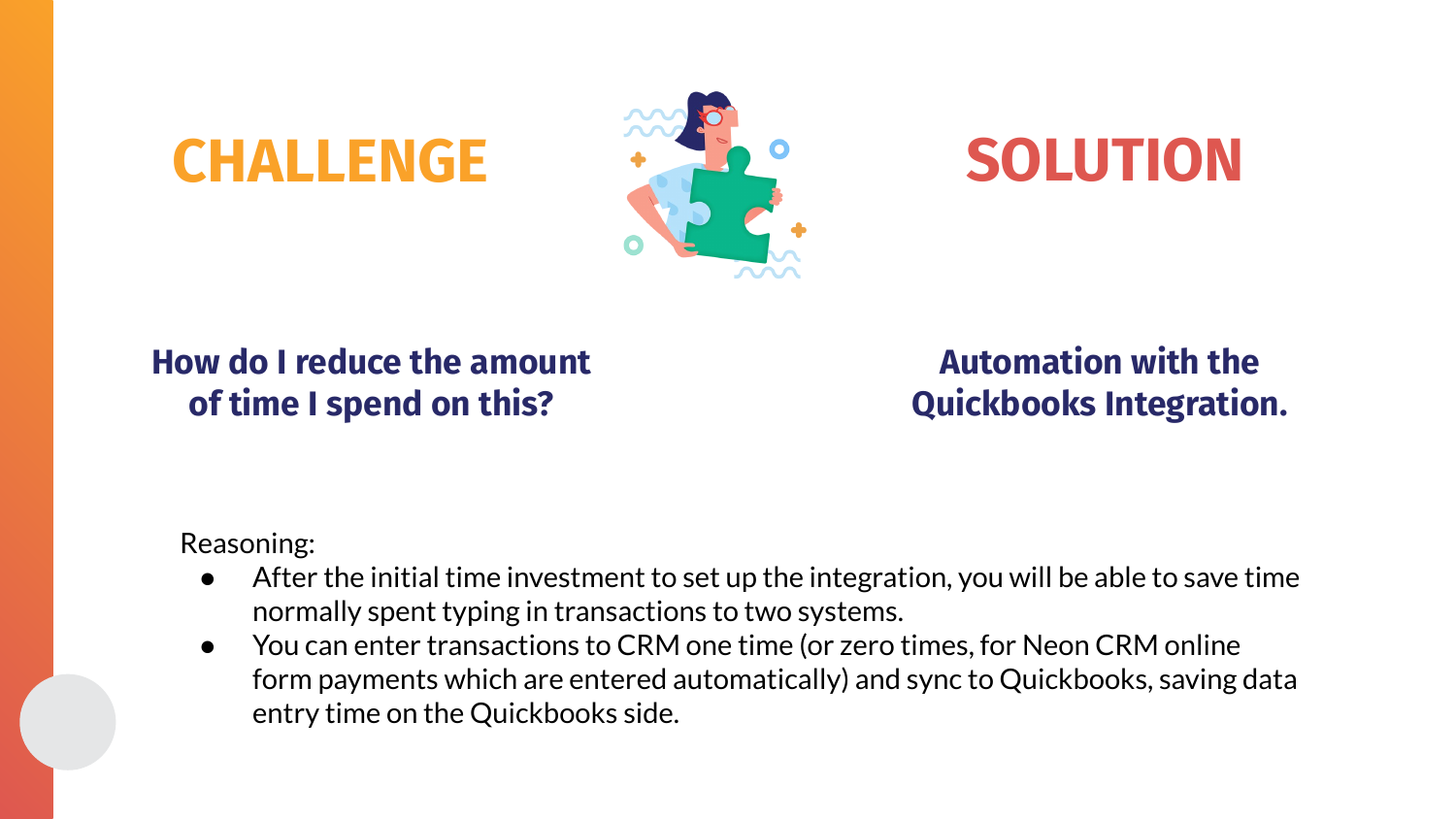## **CHALLENGE**  $\cdot$  **32° SOLUTION**



### **Reconciling Payment Processing Fees**

**Neon Pay's Charge or Payout Reports**

Reasoning:

- Using an integrated processor gives you all of your charge and fee data with a single system login.
- Gross, fee, and net amounts for every charge within various report types let you reconcile revenue in the way that works best for you.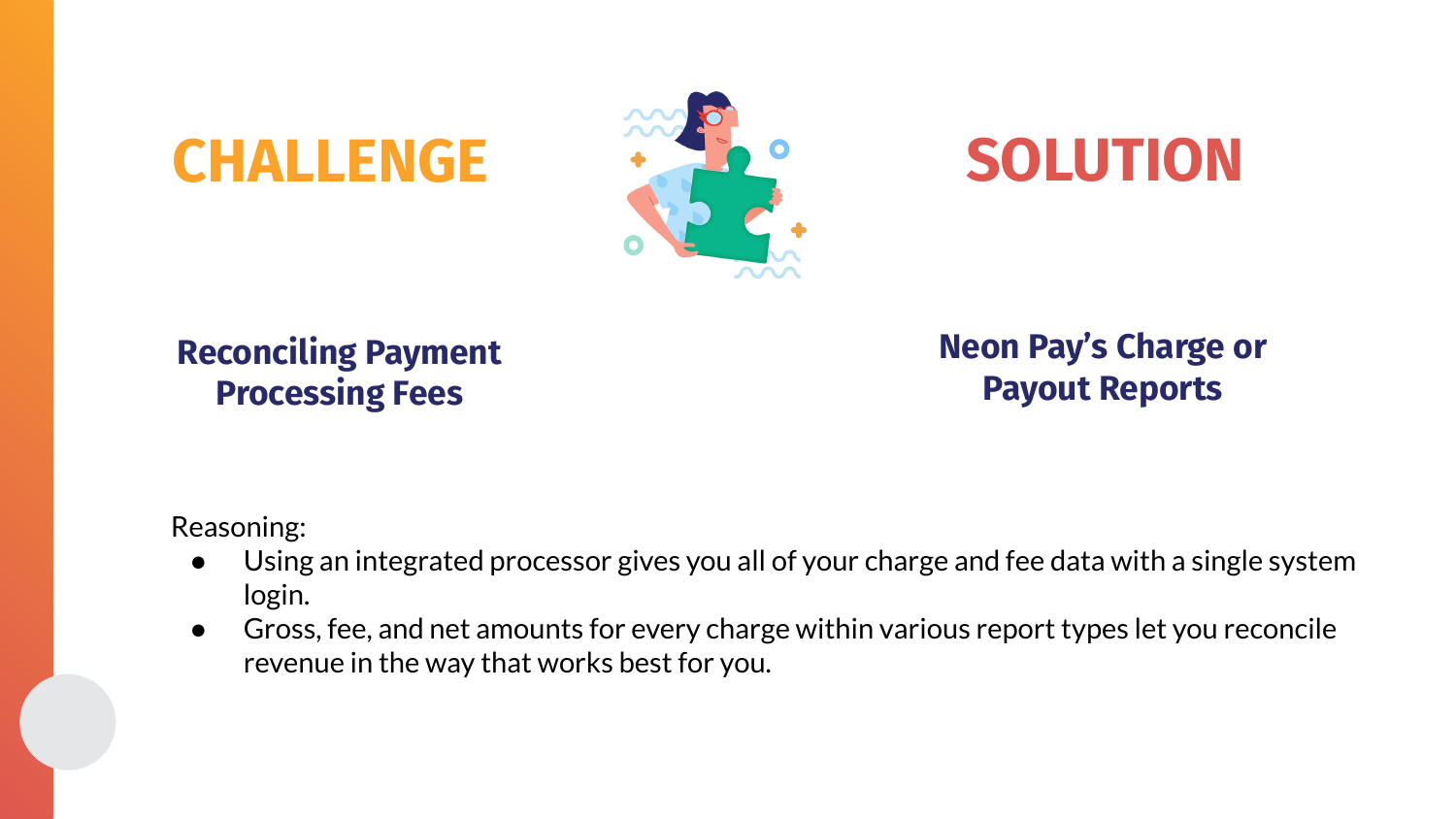



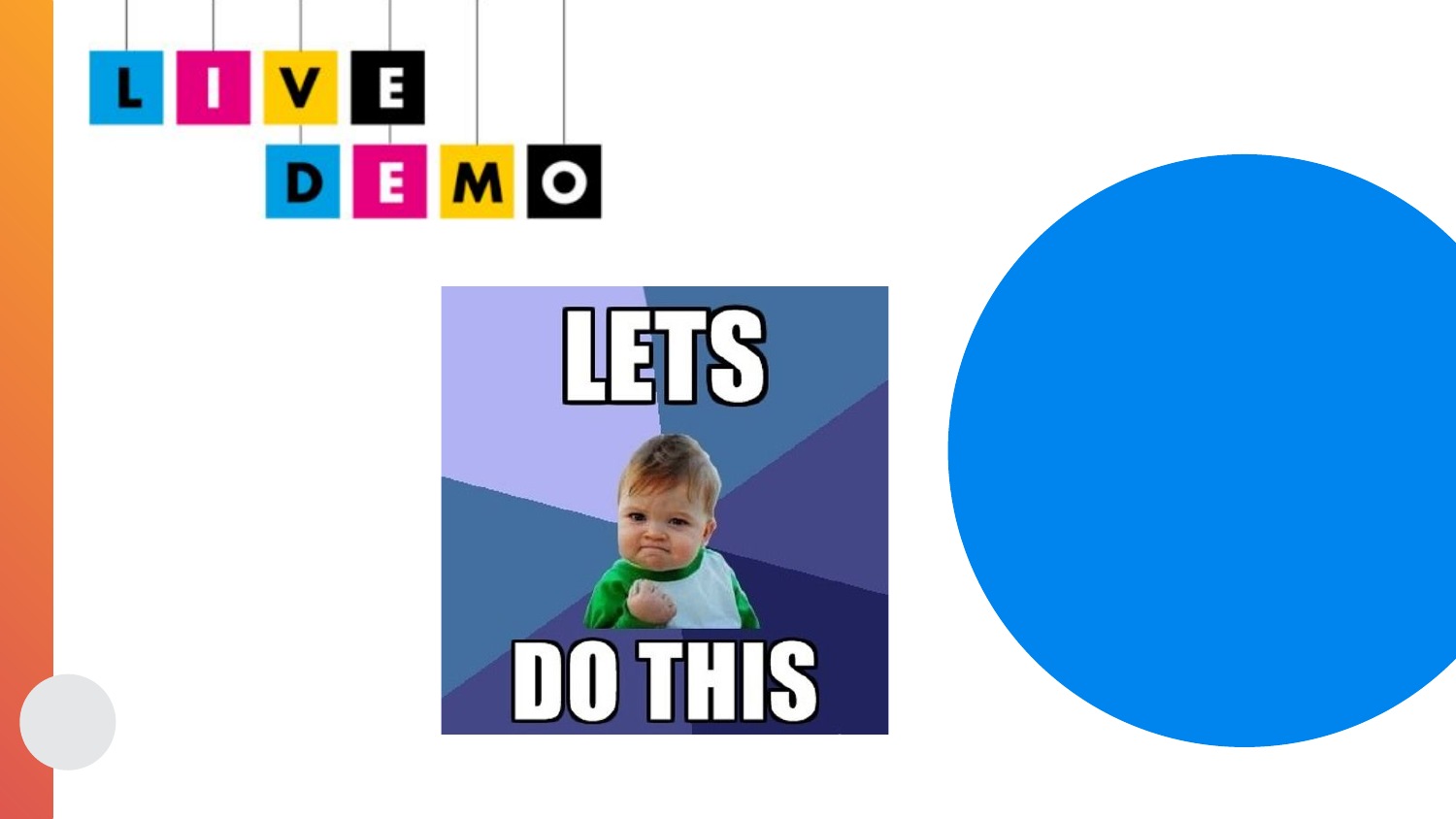

### This webinar has been recorded and you will receive access to it in a follow-up email.

You can always access all Neon One webinars on the neonone.com website under Resources > Events & Webinars